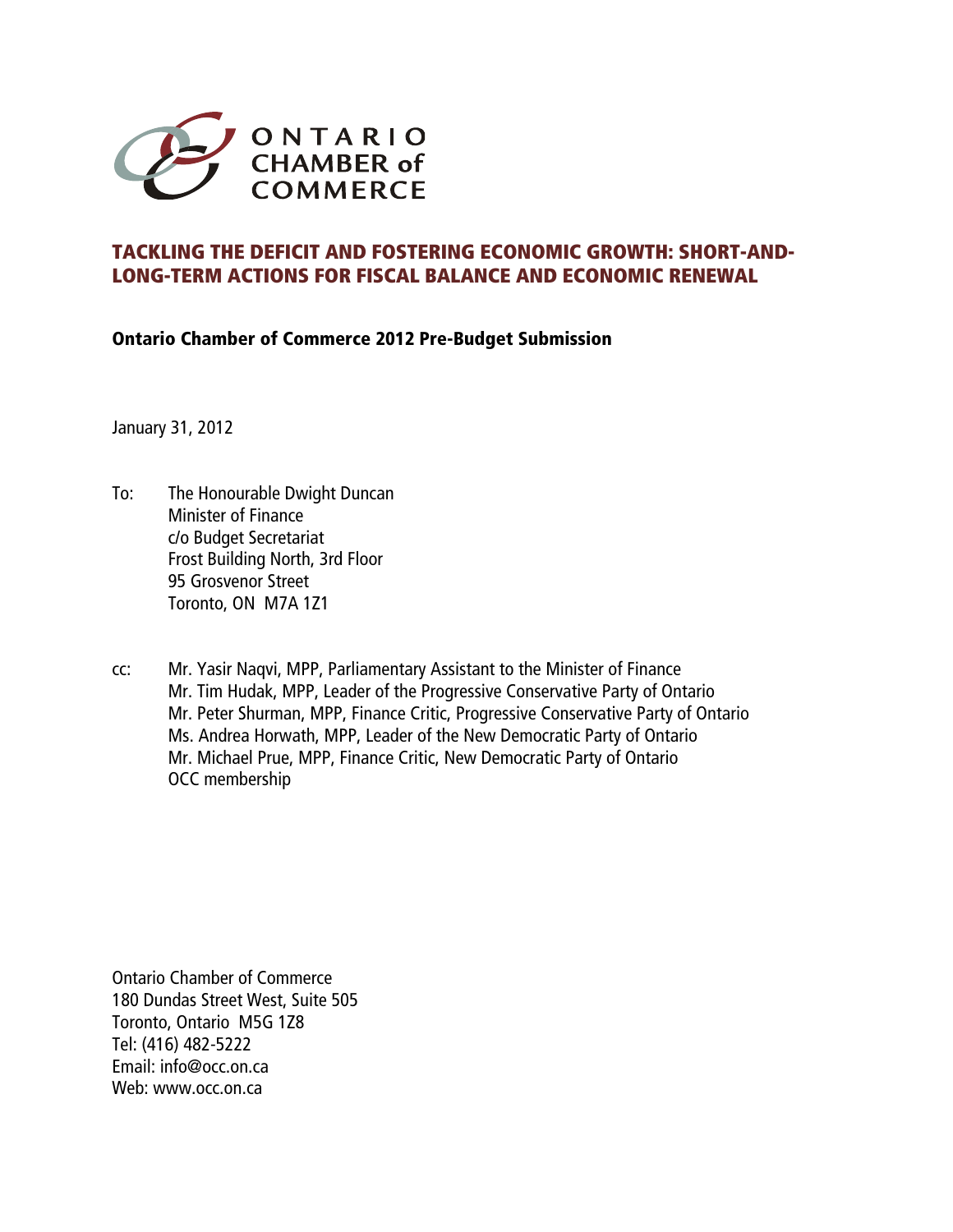



Dear Minister Duncan:

The Ontario Chamber of Commerce (OCC) is a federation of 160 local chambers of commerce and boards of trade in the Province of Ontario, representing 60,000 businesses of all sizes, in all economic sectors and from every area of the province. The OCC's mandate is to advocate strong and effective policies on issues affecting its membership throughout Ontario's business community.

Ontario's economy performed relatively well in 2011, and while this year's job numbers are encouraging, looming economic storm clouds in the United States and Europe threaten our economic recovery.

Equally threatening to Ontario's recovery is the province's \$16 billion deficit and its mounting debt, which now totals \$252 billion. Ontario's growing debt and deficit have prompted a prominent international credit rating agency to warn the province that its credit rating will be downgraded should it fail to get its fiscal house in order.

As an organization with extensive interest in economic and business development, we urge the government to concentrate its efforts on returning to fiscal balance. The government's plan should be a measured one that is both fiscally responsible and does not hinder economic growth.

As such we are urging the province to embark on a process of short-term actions and long term planning designed to restore Ontario's place as Canada's economic engine.

As the voice of Ontario's businesses, our comments reflect our members' interest in provincial issues and we are pleased to have this opportunity to present our recommendations to you as part of the Ontario government's 2012 pre-budget consultations.

Sincerely,

Len Crispino President & CEO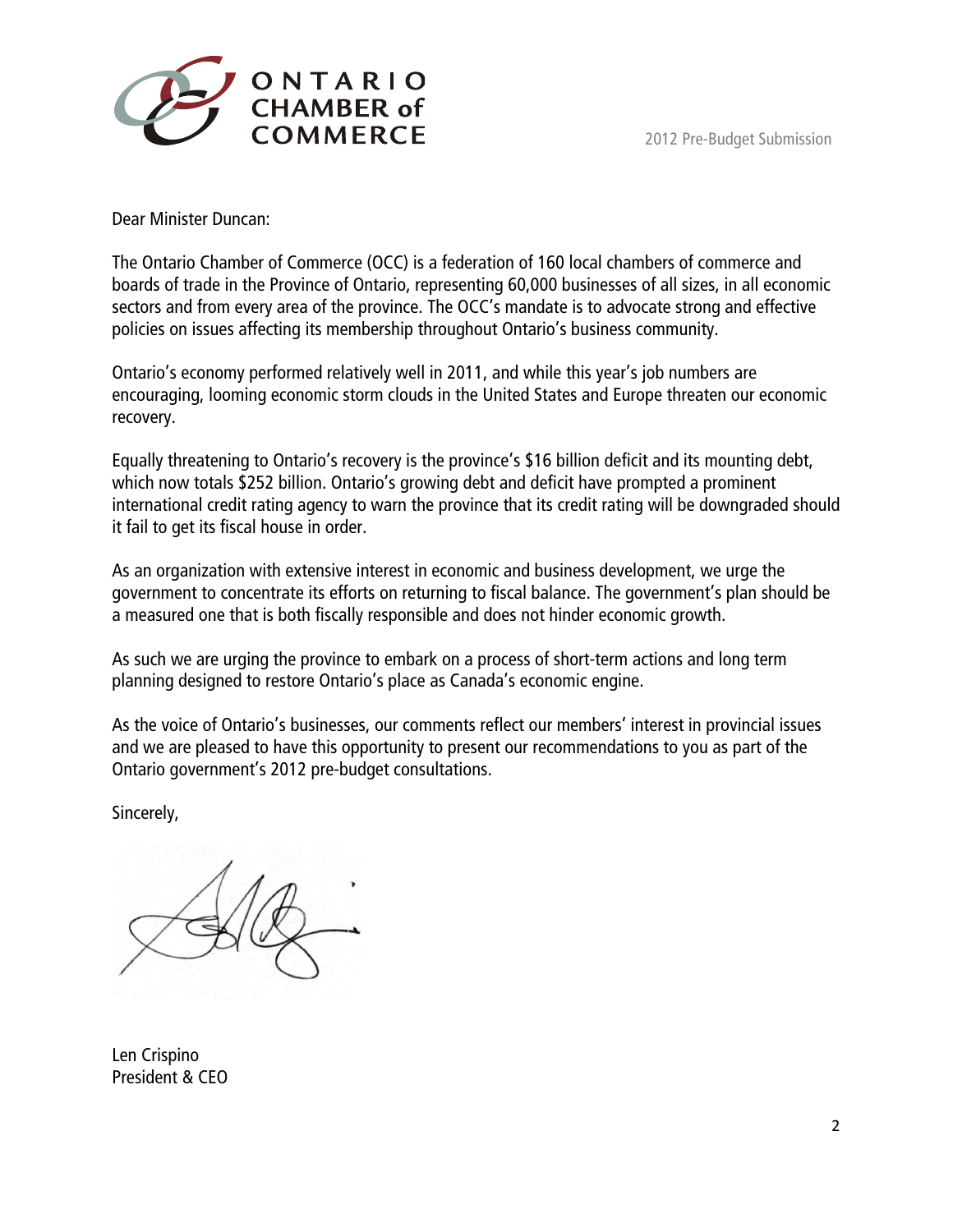

# **TABLE OF CONTENTS**

| Short-Term Recommendations to Achieve Fiscal Balance and Improve Business Competitiveness 9 |
|---------------------------------------------------------------------------------------------|
|                                                                                             |
|                                                                                             |
|                                                                                             |
|                                                                                             |
| Longer-Term Recommendations to Sustain Fiscal Balance and Promote Economic Growth 13        |
|                                                                                             |
|                                                                                             |
|                                                                                             |
|                                                                                             |
|                                                                                             |
|                                                                                             |
|                                                                                             |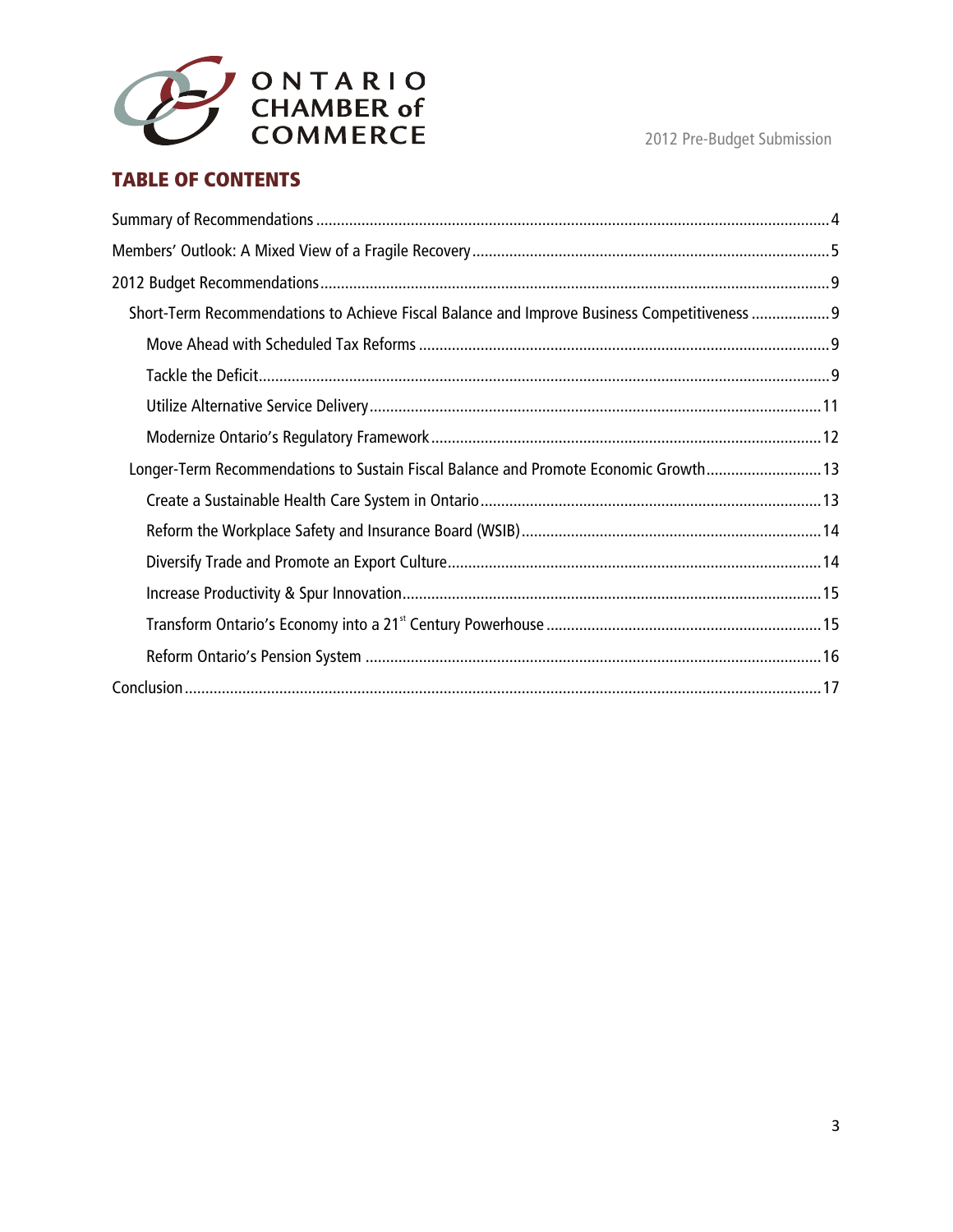<span id="page-3-0"></span>

## **SUMMARY OF RECOMMENDATIONS**

#### **Short-term recommendations to achieve fiscal balance and improve business competitiveness**

- Fully implement Ontario's comprehensive tax package as announced in the 2009 Budget
- Implement a long-term public sector compensation restraint strategy that includes salaries, benefits and pensions, and extends to municipalities and the broader public sector
- Reform Ontario's labour arbitration system to take into account municipalities' ability to pay
- Promote value for money in municipal transfers by legislating Auditors General for municipalities with a population of over 100,000 and freezing transfers to municipalities that do not undertake comprehensive, meaningful actions to reduce or limit spending, obtain efficiencies or act on recommendations by an Auditor General
- Shift service delivery to non-government actors when it is effective and efficient to do so
- Continue to improve Ontario's regulatory regime by harmonizing federal and provincial regulations and by adopting co-regulation and self-regulation models

### **Long-term recommendations to sustain fiscal balance and promote economic growth**

- Reform Ontario's health care system by allowing more privately run clinics to operate in Ontario, adjusting compensation models for nurses and others, and recovering the productivity gains brought about by technological advances
- Approve legislation that prescribes the reduction of WSIB benefits and employer premiums to ensure the future sustainability of the system
- Promote an export culture in Ontario by encouraging trade with emerging markets, ensuring that Ontario and Canada's export strategies are aligned and doing their part to ensure that the Detroit River International Crossing is completed
- Spur innovation and productivity by streamlining innovation supports and bridging the commercialization gap
- Promote top growth sectors by maximizing resource development and making strategic investments in infrastructure
- Enact regulations that ease the short-term shortfalls of defined-benefit pensions and continue to work with all stakeholders to ensure that Ontario's pension system remains viable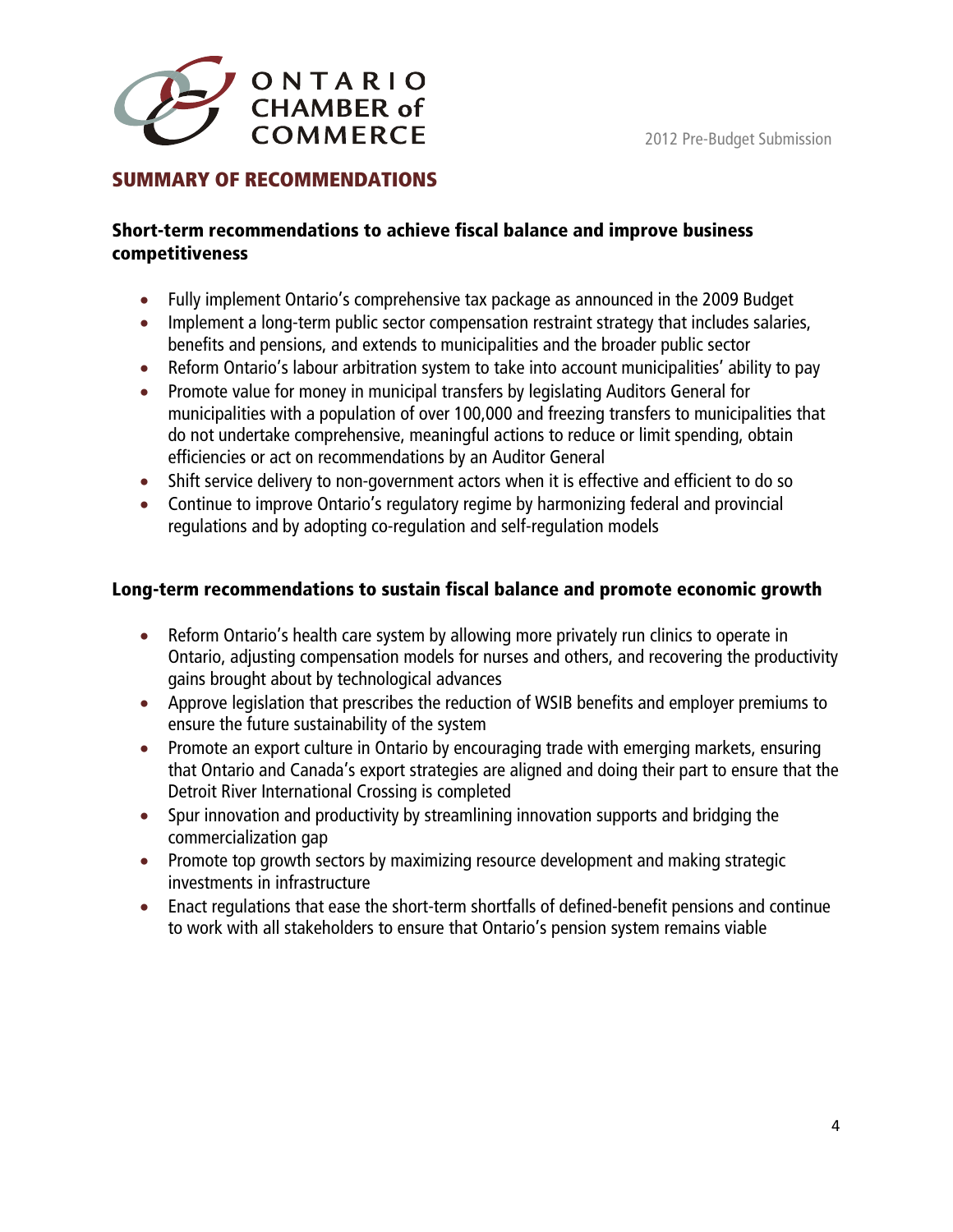<span id="page-4-0"></span>

## **MEMBERS' OUTLOOK: A MIXED VIEW OF A FRAGILE RECOVERY**

Ontario's economy rebounded modestly in 2011. The province created 121,000 net new jobs, bringing the unemployment rate down to 7.7 percent. Ontario's GDP meanwhile is expected to have grown by a very modest 1.8 percent in 2011, and is projected to grow by a further 1.8 percent this year. Both public and private GDP growth projections for Ontario point to continued slow economic growth for the next three years.

The sustained economic downturn in the United States continues to contribute to Ontario's sluggish recovery. The United States is Ontario's biggest trading partner and a significant market for Ontario manufacturers, and as such our economy's fortunes are largely tied to those of our neighbours to the south.

Ontario's business performance in 2011 mirrored that of the economy as a whole. According to the **OCC's Business Climate Survey**, Ontario's businesses generally performed similarly in 2011 and in 2010. See **Chart 1**.



**Chart 1: How would you assess the financial performance of your company throughout 2011 as compared to 2010?** 

Despite mixed financial performances in 2011, Ontario's businesses are generally optimistic about their company's performance in 2012. Half of survey respondents expect their companies to perform stronger or much stronger in 2012. See **Chart 2.**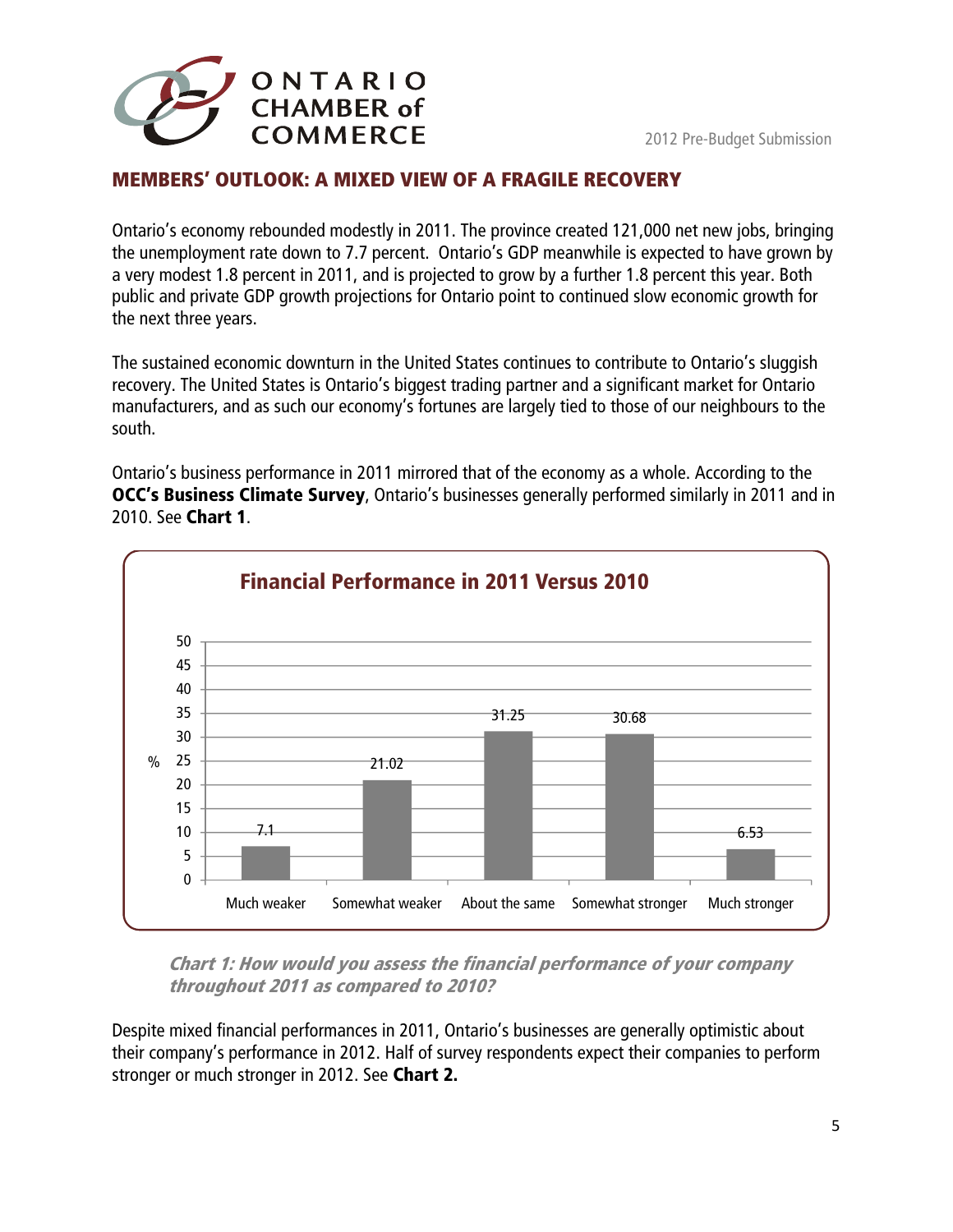



**Chart 2: How do you expect your company to perform in 2012 relative to 2011?** 

While Ontario's businesses feel good about the outlook for their companies, they are less certain about the Ontario economy's overall outlook. Nearly a third of survey respondents expect the economy to weaken in 2012, while nearly half expect it to perform similarly to 2011. See **Chart 3.** 



**Chart 3: Based on your observations, and in a global context, how do you expect the Ontario economy to perform in 2012 relative to 2011?**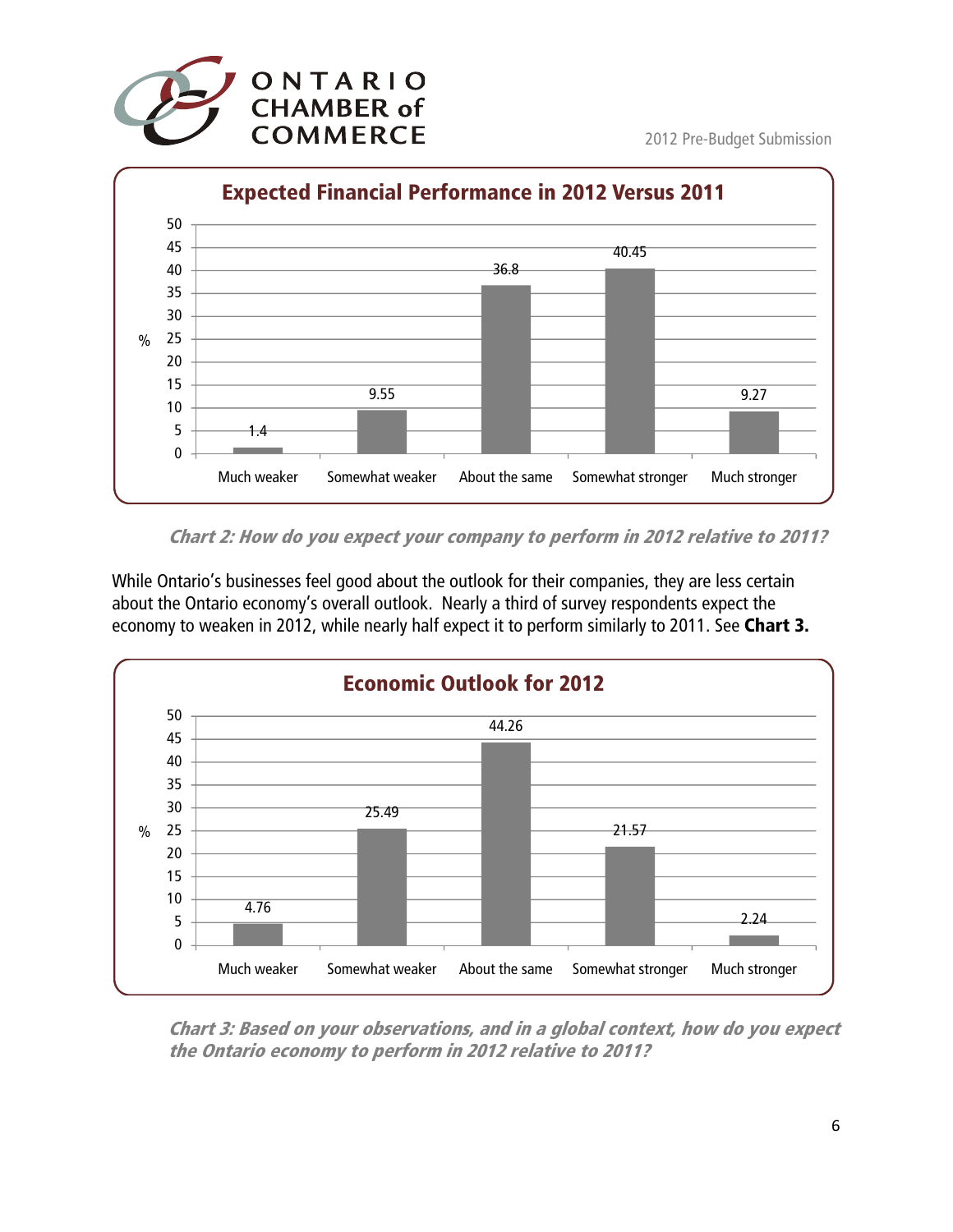

Despite the relatively poor overall economic outlook, Ontario businesses plan to invest in their companies this year. Nearly half of survey respondents expect their companies to invest in professional development, while over a third expect their companies to invest in computers or telecommunications. Only 13 percent of companies have no investment plans for 2012. See **Chart 4**.



**Chart 4: In which area or areas do you expect your company to invest during 2012? Please choose up to three (3) areas.**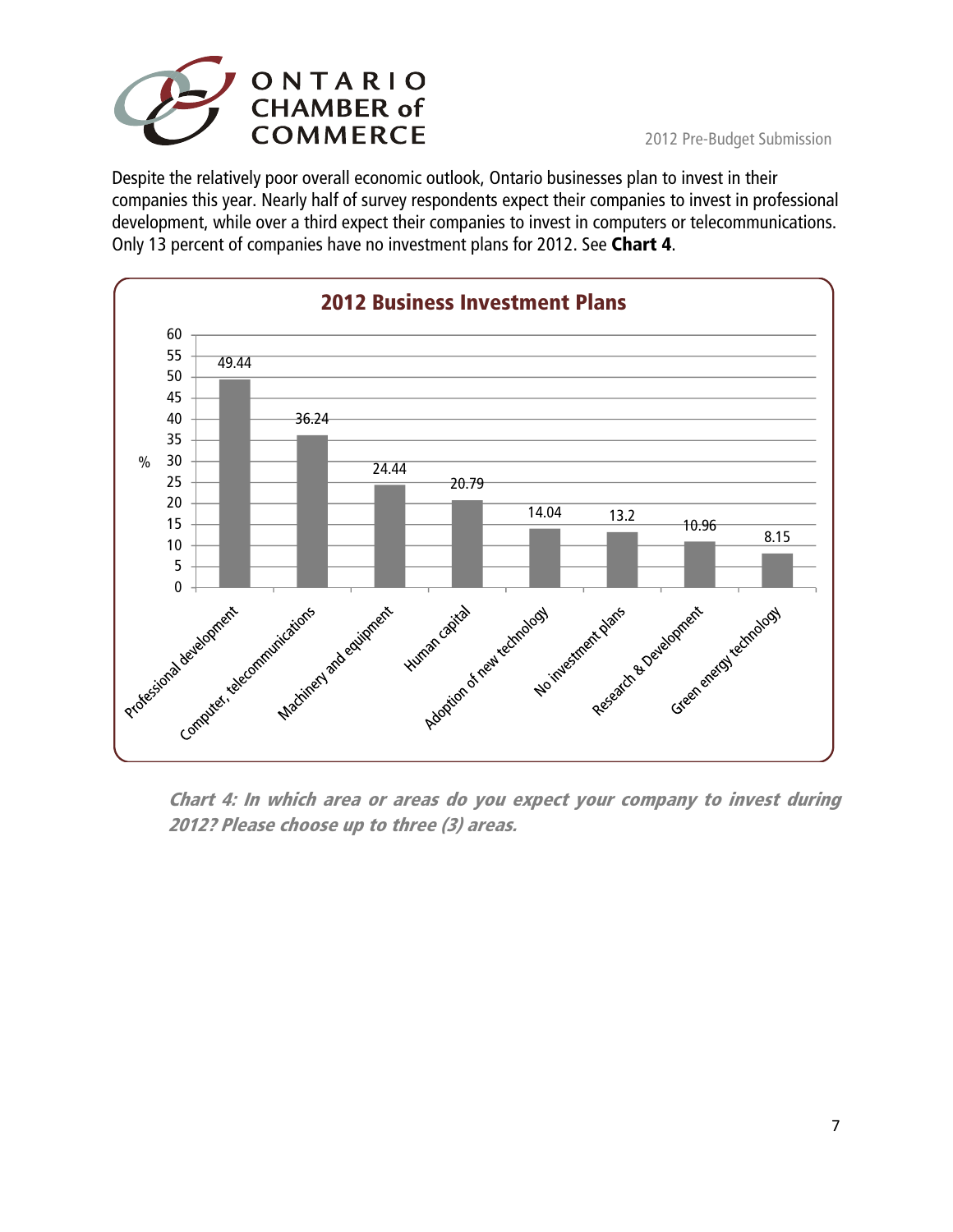

Ontario's businesses have outlined their top priorities for the 2012 budget. They include reducing the deficit, cutting red tape, and redirecting spending to priority areas like education and infrastructure. See **Chart 5**.



**Chart 5: The Ontario government is projecting a \$16 billion deficit in 2011-2012 and is not predicting a balanced budget until 2017-2018. What should the government's top budgetary priorities be in 2012? Please choose up to three (3) areas.**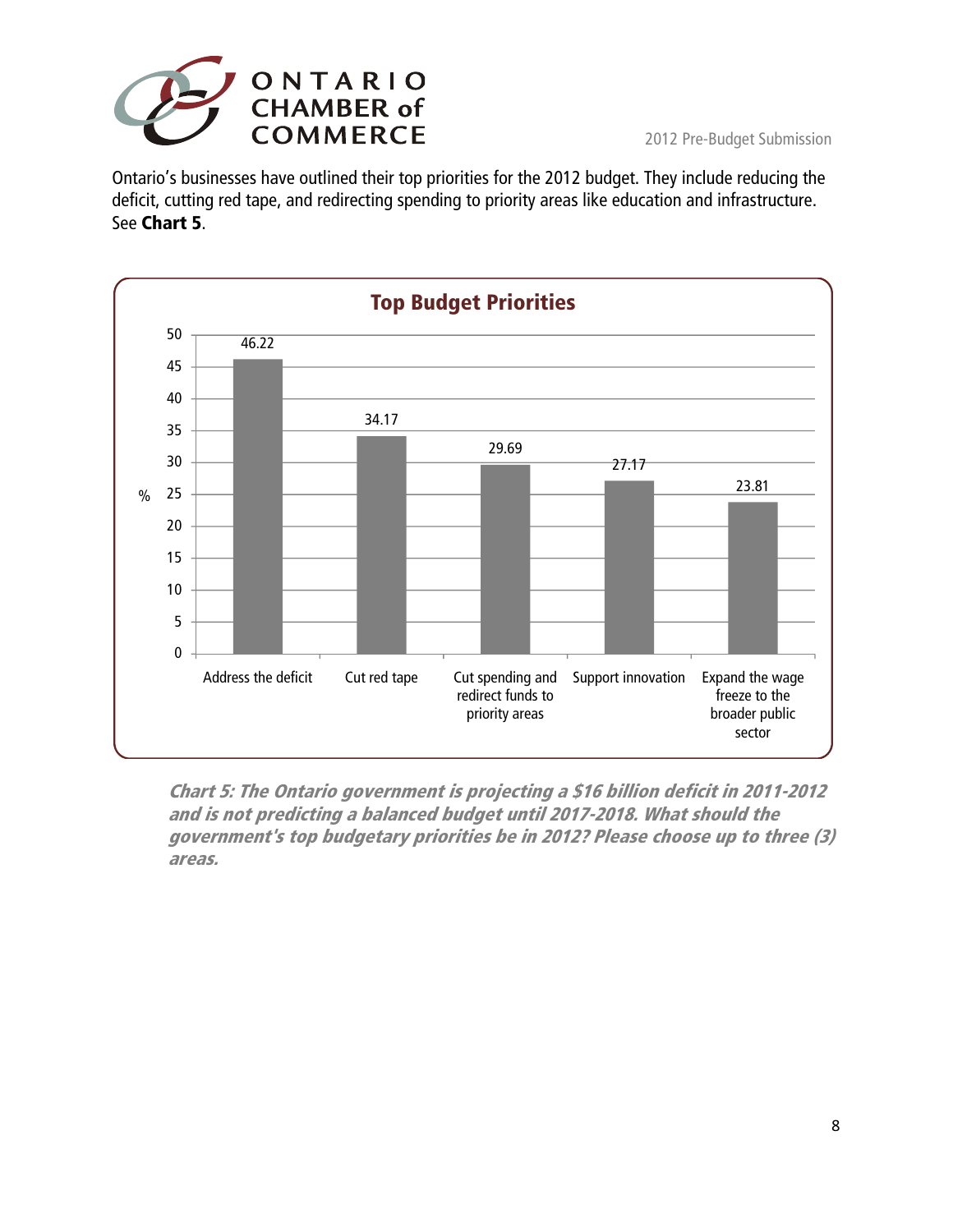<span id="page-8-0"></span>

# **2012 BUDGET RECOMMENDATIONS**

**Short-Term Recommendations to Achieve Fiscal Balance and Improve Business Competitiveness** 

Regaining fiscal flexibility in the coming years is important to ensuring Ontario's ability to stimulate job growth and weather future downturns in the global economy. As such, the OCC is increasingly concerned about Ontario's rising debt and deficit levels, and the impact on Ontario's businesses and taxpayers. The following section outlines short term actions that Ontario should pursue in order to eliminate the deficit and strengthen business competitiveness.

## **Move Ahead with Scheduled Tax Reforms**

The scheduled CIT rate reduction is a fundamental part of Ontario's comprehensive tax reform package. That tax reform package has strengthened Ontario's competitiveness and is projected to create 591,000 jobs once fully implemented.

The planned reduction of the CIT rate is important to securing much needed Foreign Direct Investment (FDI) into Ontario. According to a joint study by Harvard University and the World Bank, on average, a tax rate decrease of one percentage point results in a 3.3 percent increase in FDI inflows.

Over the last number of years, the Ontario government, in consultation with Ontario's business community, has made tremendous strides in making Ontario a better place to invest by removing the burden on businesses through reforms to Ontario's tax system. We urge the provincial government to continue working together with business to create jobs in Ontario.

By adhering to its comprehensive tax reform package, the government sends a clear message of stability to Ontario's business community, who are looking to the provincial government for a stable policy regime and responsible fiscal and economic stewardship.

#### • **Recommendation: Fully implement Ontario's comprehensive tax reform package as announced in the 2009 Budget**

# **Tackle the Deficit**

As it stands, the Ontario government spends roughly 50 cents of every taxpayer dollar on salaries and benefits for workers in the broader public sector. That represents roughly \$55 billion annually. Any serious plan to return to fiscal balance in the medium-term must address Ontario's labour costs.

Ontario's public sector wages have risen at a disproportionately higher rate than those in the private sector. And while the gap between public and private sector wage increases has narrowed recently, from 2007-2009, public sector wage increases outpaced those in the private sector by an average of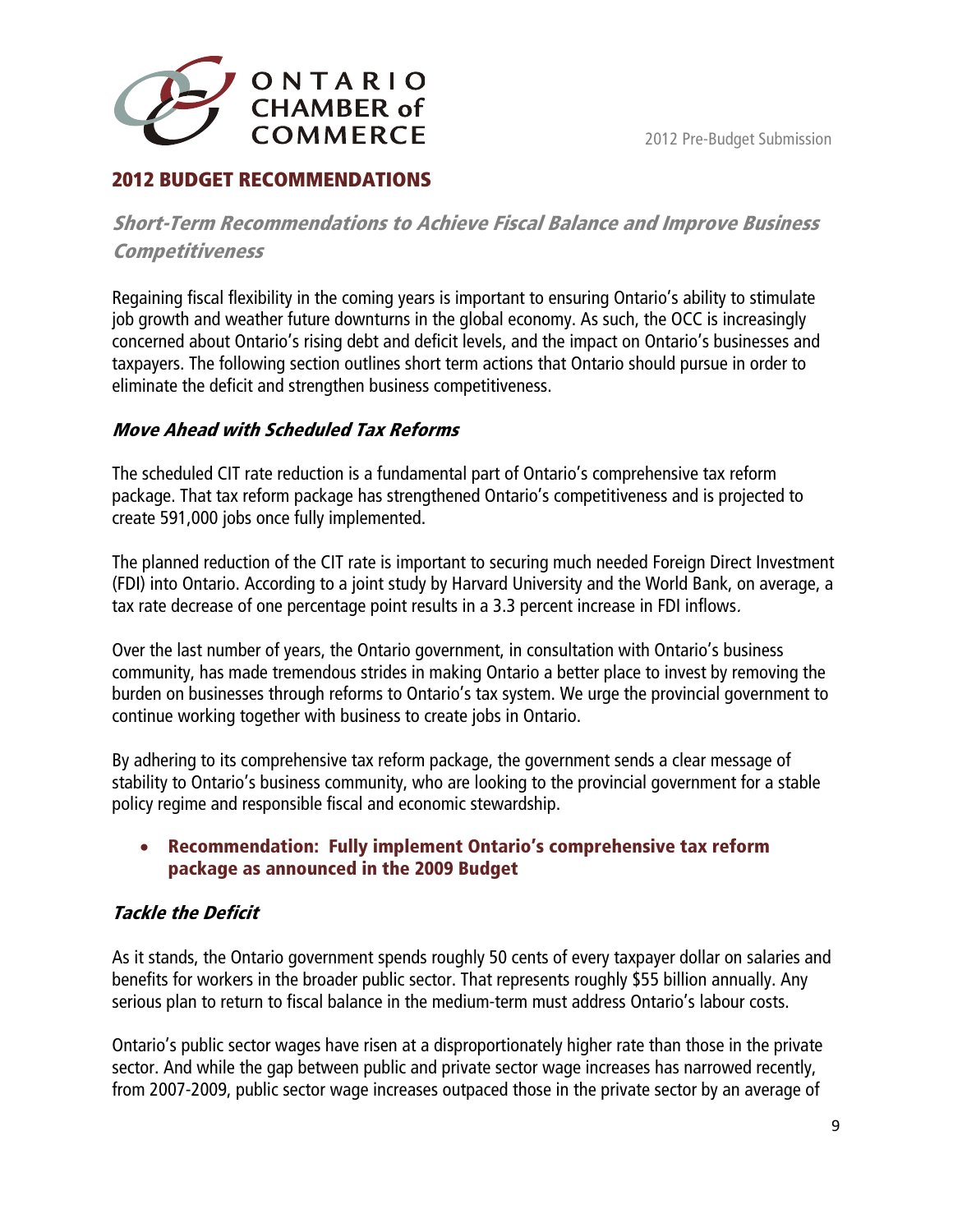

0.6 percent a year. The private sector has had to carefully manage its labour costs and is looking to the public sector to do the same.

The Ontario government's 2010 Public Sector Compensation Restraint to Protect Public Services Act outlined a two year wage freeze on non-unionized workers and a cap on compensation for unionized workers. While a good first step, the Act was narrow in its scope, as it failed to address municipal labour costs and salaries in the broader public sector, and left benefits and pensions untouched. Further, the Act expires in 2012, leaving Ontario without a long-term public sector compensation restraint strategy.

#### • **Recommendation: Implement a long-term public sector compensation restraint strategy that includes salaries, benefits and pensions, and extends to municipalities and the broader public sector**

The 2010 Public Sector Compensation Restraint to Protect Public Services Act also neglects to take on Ontario's broken labour arbitration system. Our current labour arbitration system fails to take into account employers' capacity to accommodate higher wages, something that places significant financial pressure on labour-cost laden public sector budgets.

In some Ontario municipalities, labour costs now consume more than 50 percent of operating budgets. The emergency services component of municipal labour costs is a key driver of this cost increase.

The dramatic rise in emergency service wages has been a result of successive collective bargaining agreements that have ratcheted up wages and benefits across the province.

As it stands, Ontario's labour arbitration process does not take into account the economic climate or municipalities' ability to pay. Ontario's labour arbitration system needs to change in order to take into consideration the unsustainable manner in which wages have skyrocketed over the past several years.

### • **Recommendation: Reform Ontario's labour arbitration system to take into account municipalities' ability to pay**

In light of increasing municipal costs, the province has increased ongoing annual support to municipalities by 270 percent since 2003.

Despite the increase in municipal transfers, the Ontario government continues to receive additional funding requests from some local governments. Some of these demands have been prompted by municipalities that have avoided making the much needed but difficult decision to reduce spending and seek greater efficiencies within their budgets.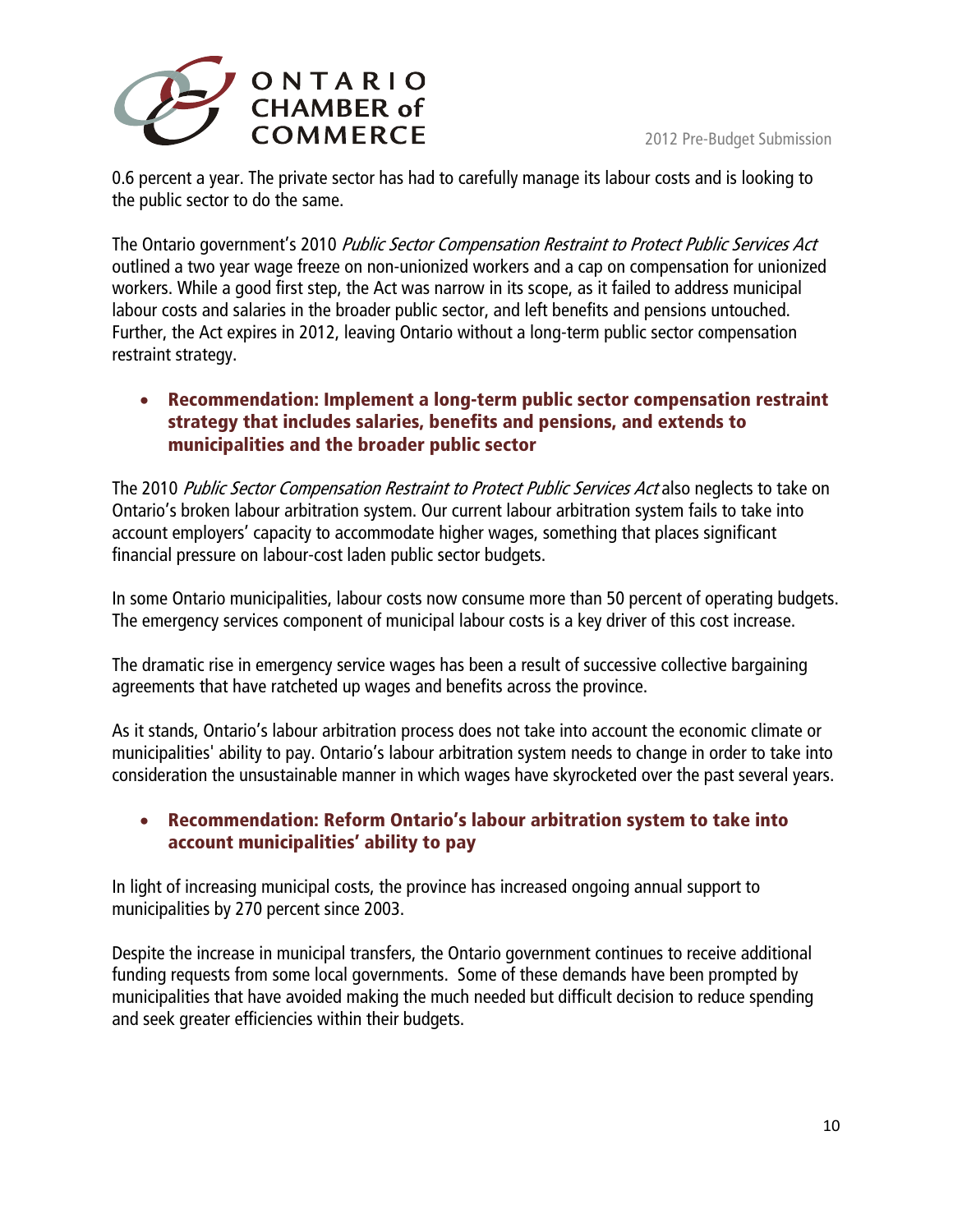<span id="page-10-0"></span>

The OCC understands that Ontario municipalities are under increasing pressure to deliver added value for stretched taxpayer dollars. As such, municipalities should make the worthwhile investment in an Auditor General.

• **Recommendation: Promote value for money in municipal transfers by legislating Auditors General for municipalities with a population of over 100,000 and freezing transfers to municipalities that do not undertake comprehensive, meaningful actions to reduce or limit spending, obtain efficiencies or act on recommendations by an Auditor General** 

### **Utilize Alternative Service Delivery**

The private sector has successfully demonstrated that in some areas of service delivery, it can exceed standards set by government.

Ontario has already developed some beneficial partnerships for program delivery with not-for-profits. The OCC, for example, operates two provincially funded programs (the Export Market Access program and the Ontario Exporters Fund) designed to help small and medium sized enterprises access foreign markets.

More opportunities exist for private delivery of government programs, in the interests of both effective and efficient service provision.

For example, the Government of Ontario, through the Ministry of Economic Development and Innovation, currently provides business advisory services through twelve offices in Southern Ontario. The Government of Ontario could follow the lead of some European countries, and divest itself of responsibility for these types of business services and allow other entities, who possess the necessary expertise, to take responsibility for their delivery.

Opportunities for a transition to private service delivery also exist in the areas of skills training, regulation and health care.

The government should also consider selling off public assets to the private sector, but only in those instances where there is evidence that services could be delivered more effectively and efficiently.

• **Recommendation: Shift service delivery to non-government actors when it is effective and efficient to do so**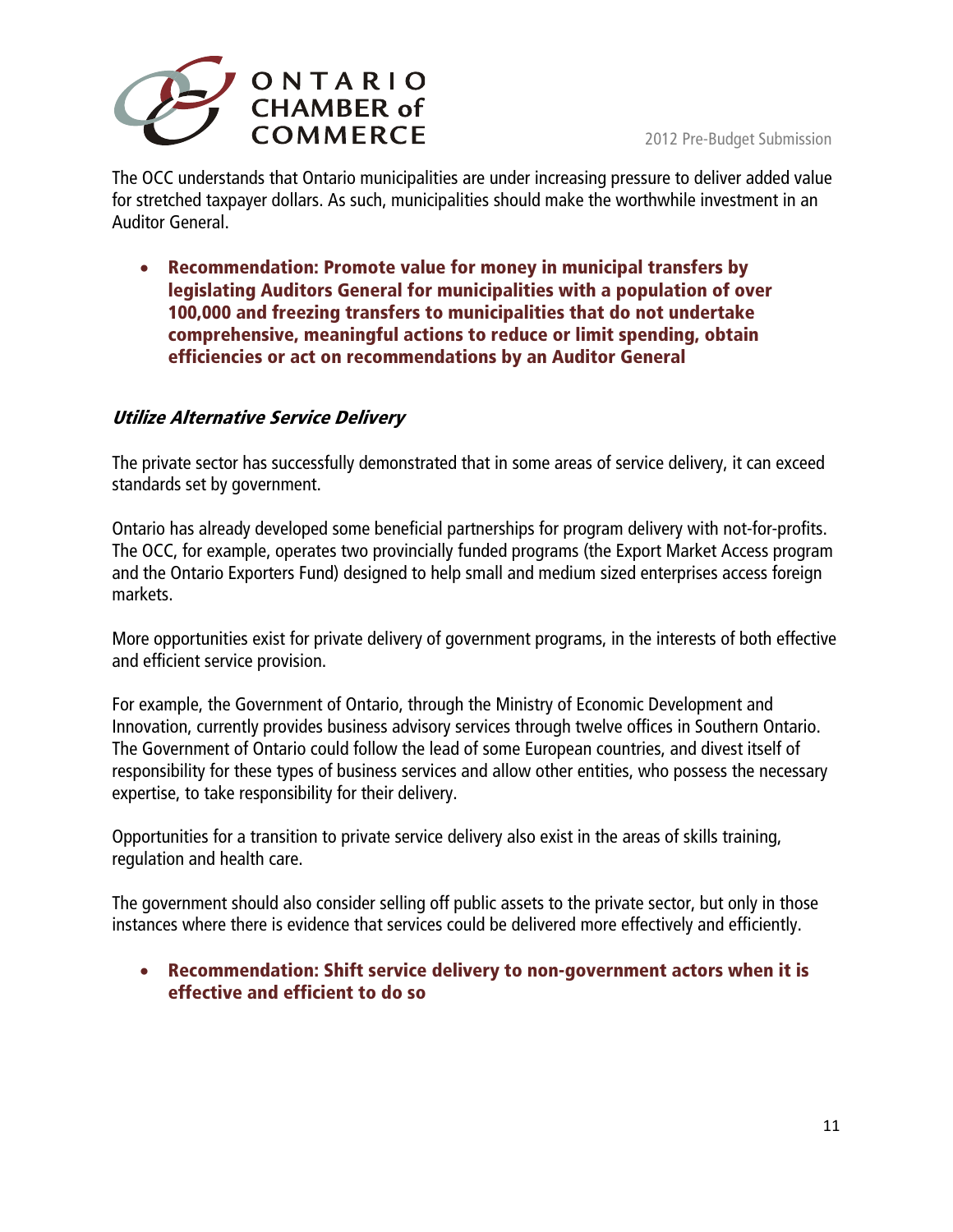<span id="page-11-0"></span>

## **Modernize Ontario's Regulatory Framework**

Ontario has made progress on transforming its regulatory regime into one that is more responsive to both public and business needs. The government has eliminated thousands of needless regulations over the last eight years thanks in part to the adoption of the HST and the introduction of the government's Open for Business initiative. We welcome the progress that has been made, however, there is much more work to be done on this front: businesses continue to identify the elimination of red tape as a top priority.

The government should immediately seek to harmonize legislation and regulation between provinces and the federal government to avoid duplication and overlap.

The government should also capitalize on private and third sector expertise by delegating responsibility for developing and implementing business regulations to grassroots networks of businesses and NGOs.

Finally, the government should allow companies that meet general performance criteria to monitor their own regulation/compliance without the burden of employing an external reporting mechanism.

• **Recommendation: Continue to improve Ontario's regulatory regime by harmonizing federal and provincial regulations and by adopting co-regulation and self-regulation models**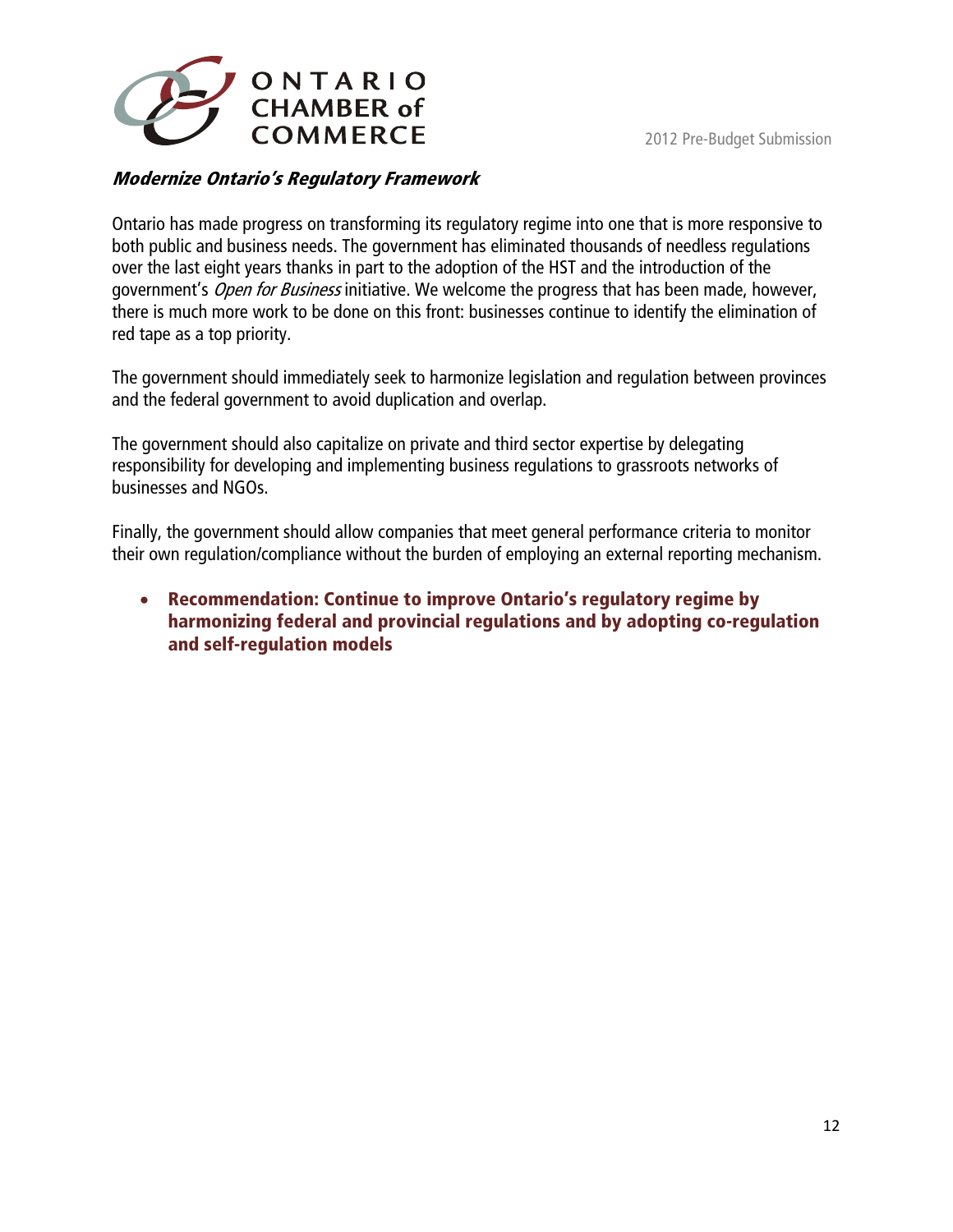<span id="page-12-0"></span>

# **Longer-Term Recommendations to Sustain Fiscal Balance and Promote Economic Growth**

Ontario's future prosperity will rely on its ability to seek out and capitalize on new areas of growth. The following section outlines longer-term actions that Ontario should pursue in order to maintain its competitive advantage over international competitors and foster sustained economic growth.

## **Create a Sustainable Health Care System in Ontario**

Health care costs make up 46 percent of Ontario government spending and that percentage will increase to 80 percent by 2030 if current growth rates continue. Health spending is increasingly crowding out areas of spending that yield economic returns like education and infrastructure.

The government has committed to holding health spending to 3 percent a year; an ambitious target, and one that will require significant reforms to the health care system in order to be attained.

There are a variety of ways that the government can control rising health costs within a publicallyfunded, universally accessible health care system:

- Medical procedures should be performed on the basis of quality and efficiency. For example, CT scans and MRI services could be delivered within specialized, privately-run clinics. Allowing for specialization within the health care system increases productivity and efficiency and delivers cost-savings to government.
- Ontario's current compensation model for primary care provides physicians, who are paid on a fee-for-service basis, with financial incentives for performing a comprehensive array of medical activities. The government should develop a similar compensation model for nurses and other primary care providers that will put their skills to the best possible use. This type of compensation model encourages greater productivity and fosters innovation.
- Technological costs in the healthcare sector tend to decline over time. Whether in diagnostic imaging, orthopaedics or cataract surgery, per unit costs for procedures are declining rapidly. The government should recover the productivity gains that are emerging from technological advances in the health care sector.
- **Recommendation: Reform Ontario's health care system by allowing more privately run clinics to operate in Ontario, adjusting compensation models for nurses and others, and recovering the productivity gains brought about by technological advances**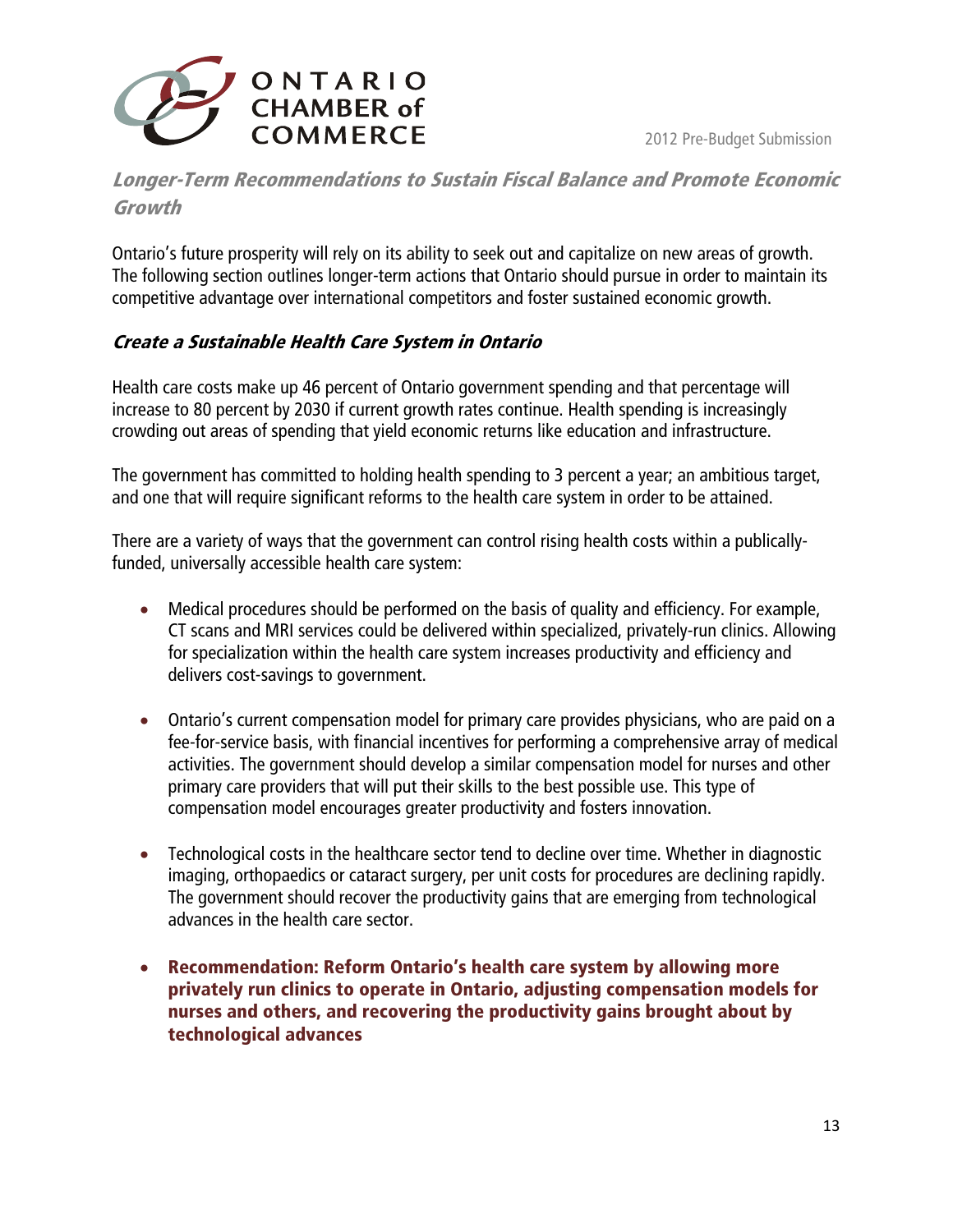<span id="page-13-0"></span>

## **Reform the Workplace Safety and Insurance Board (WSIB)**

The Workplace Safety and Insurance Board (WSIB) has fallen out of touch with its mandate, industry best practices and principles of good governance. It has become a vast bureaucracy that no longer serves the best interests of the government, taxpayers, businesses and injured workers.

The WSIB has an unfunded liability of \$12.2 billion and is having significant challenges fulfilling its obligations to injured workers. Compounding the problem are the rising costs associated with an increase in drug prescriptions for pain relief.

Meanwhile, business premiums have risen, leaving employers hurting. Over two thirds of our members report that rising WSIB premiums negatively affect their company's competitiveness.

In order to live up to its mandate and foster a workplace insurance system that is fair to both employees and employers, the WSIB must refocus its mandate and address the growing problem of its unfunded liability.

#### • **Recommendation: Approve legislation that prescribes the reduction of WSIB benefits and employer premiums to ensure the future sustainability of the system**

### **Diversify Trade and Promote an Export Culture**

Cross-border trade with the United States is, and will always be, important for Ontario. Benefits from this relationship need to be maximized. But Ontario must also ensure that it is prepared to take advantage of diverse opportunities across the globe, now more than ever given the economic uncertainty in the United States and Europe.

The government should do more to expose Ontario businesses to emerging markets. In that vein, the OCC applauds the government's intention to double the number of Ontario trade missions abroad. The provincial government should go a step further and work with the federal government to facilitate the creation and expansion of trade partnerships to capture new markets for Ontario's evolving product mix.

The government should also streamline supports for trade to encourage export growth. As such, key federal and provincial export facilitating organizations must be aligned to a clearly-articulated provincial export strategy.

Finally, the government should continue working to ensure that the Detroit River International Crossing (DRIC) is approved and built in order to accommodate the expected doubling of cross-border trade flows over the next 30 years.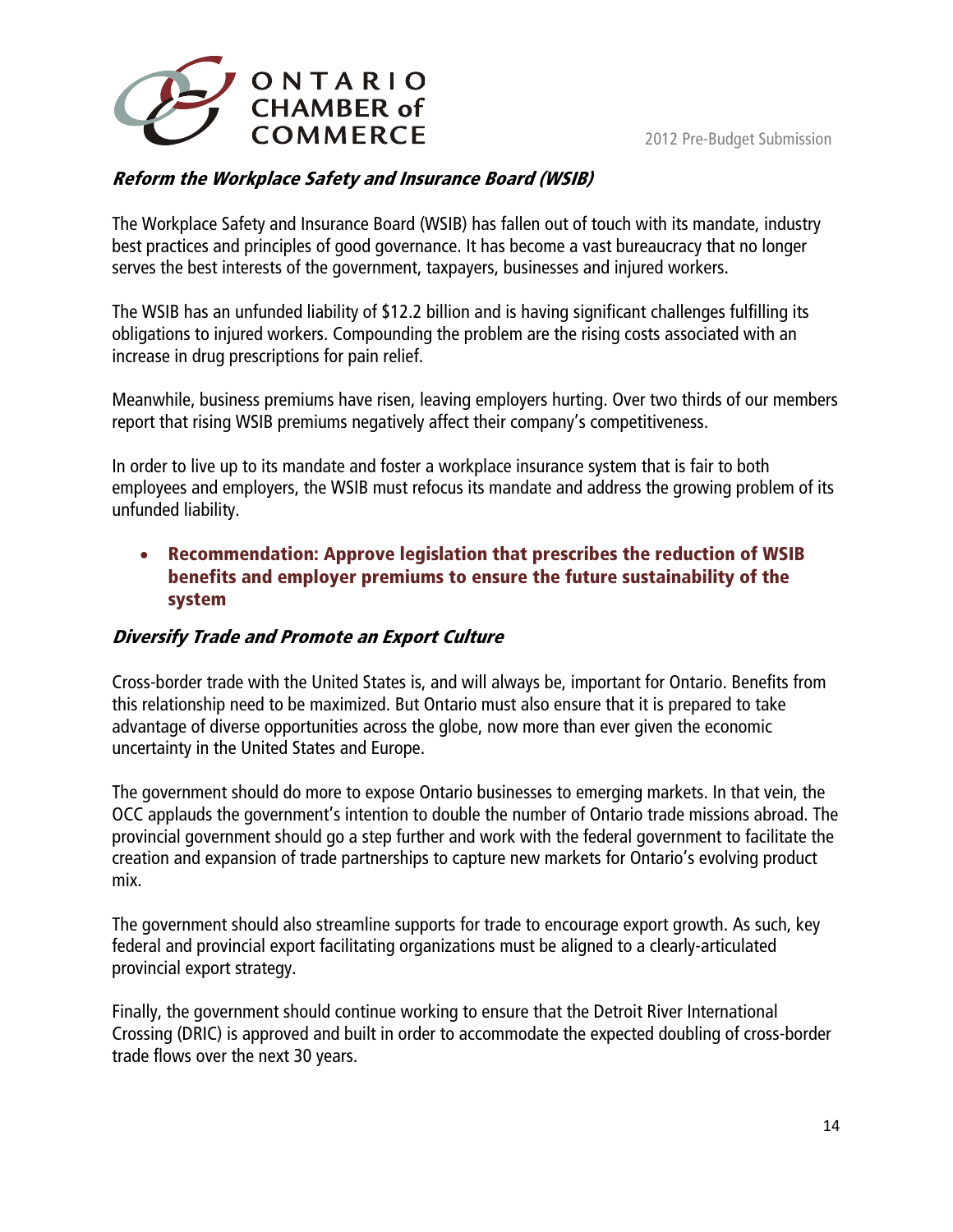<span id="page-14-0"></span>

• **Recommendation: Promote an export culture in Ontario by encouraging trade with emerging markets, ensuring that Ontario and Canada's export strategies are aligned and doing their part to ensure that the Detroit River International Crossing is completed** 

#### **Increase Productivity & Spur Innovation**

Ontario's innovation and productivity performance are stagnant. This is perilous, given that Ontario's economic growth increasingly relies on our ability to be innovative and productive.

Businesses recognize that they must do their part to close the productivity gap. But they also require strategic government supports to aid in that pursuit.

Simplifying the innovation policy landscape is one way the government can help. The current innovation policy landscape is cluttered with overlapping programs, confusing eligibility requirements, and time consuming administrative hurdles. The provincial and federal governments should streamline their support programs.

Businesses also need help turning their research into marketable products. Although Ontario's universities are producing world leading research, the province's businesses are struggling to capitalize on this research. The commercialization gap needs filling with government supports that link business to academia.

• **Recommendation: Spur innovation and productivity by streamlining innovation supports and bridging the commercialization gap** 

### **Transform Ontario's Economy into a 21st Century Powerhouse**

As Ontario's economy transitions into the 21 $<sup>st</sup>$  century, new growth sectors are replacing areas of</sup> traditional economic strength. The provincial government needs to support this transition through effective policy.

The Ring of Fire is Ontario's most promising mining prospect in a century. An economic opportunity of this size requires a concerted and collaborative effort from the most senior levels of government ministries. In this way, Ontario can ensure that it maximizes the economic benefits of the Ring of Fire.

The government should also ensure its policies and public investment promote promising sectors where Ontario could have a competitive advantage (e.g. water and environmental technology, energy technology, healthcare and health service exports, information and communications, financial services, and biotechnology).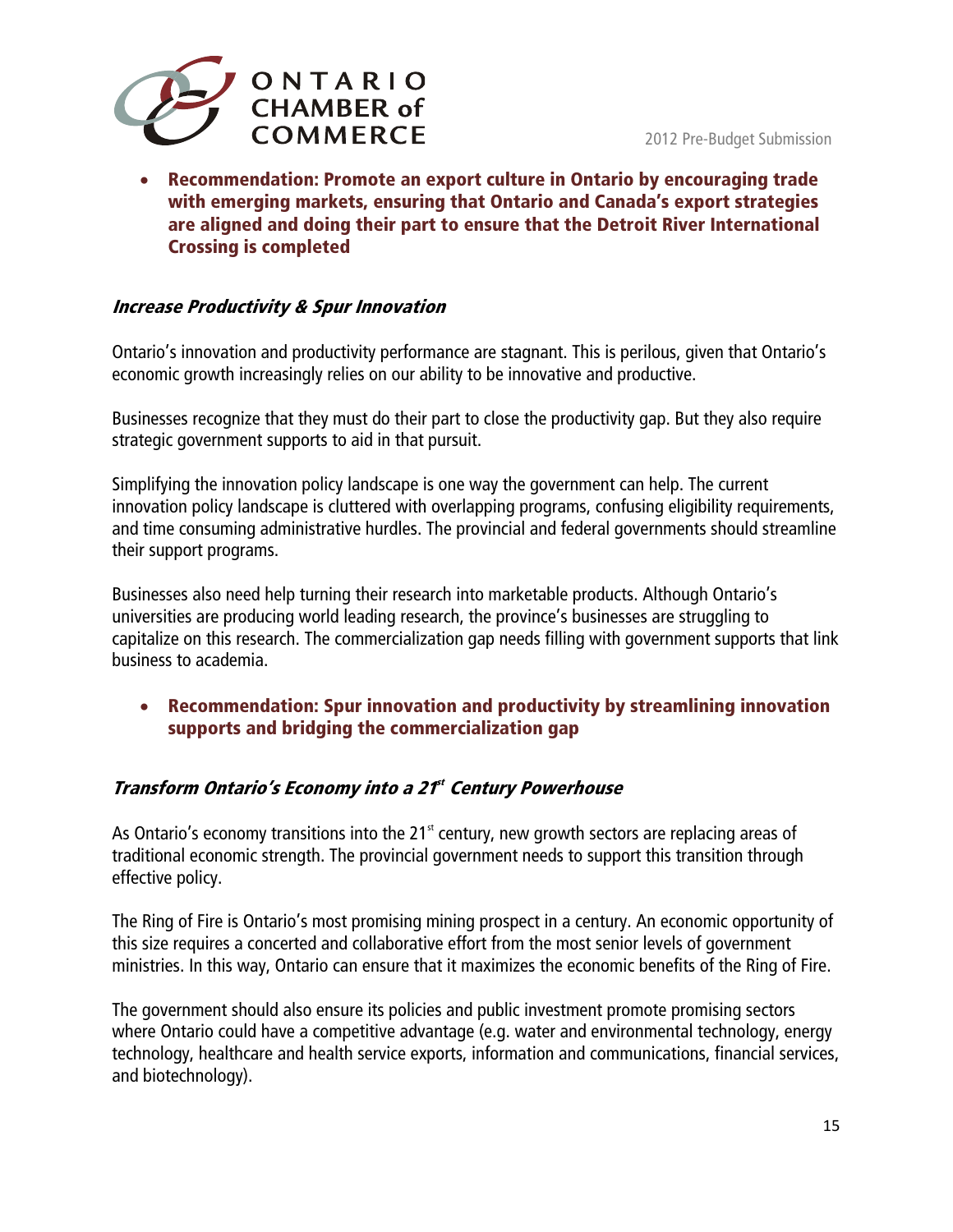<span id="page-15-0"></span>

Finally, the government must continue to invest in transportation and transit infrastructure. While the price of these investments is high, the government should use alternative financing methods (such as private consortia and bond issues) to mitigate costs. Unconventional sources of funds must be pursued in order to complete large scale infrastructure projects like Metrolinx's *Big Move* plan, which provide Ontario with a strong transportation network that enhances our global competitiveness.

## • **Recommendation: Promote top growth sectors by maximizing resource development and making strategic investments in infrastructure**

### **Reform Ontario's Pension System**

.

Ontario's retirement income system is coming under increasing pressure as the population ages and more and more workers retire. Compounding the problem are rock bottom interest rates (which significantly increase the present value of liabilities) and the poor performance of financial markets.

Under these economic conditions, pension plans, particularly those of the defined-benefit variety, are facing substantial increases in required funding. This has forced businesses to divert cash away from much needed operational and capital investments and is hurting their ability to compete in the global market place.

The government should move as quickly as possible to enact measures that will temporarily ease the short-term pension funding pressure that is hurting Ontario's employers and employees. This can be achieved by enabling immediate letter of credit financing for some portion of a solvency deficit, and by permitting a deferral of up to one year of the start of new solvency special payment amortization schedules. The government has already announced its intention to implement both of these measures, but has yet to enact corresponding regulations.

Further, in their evaluation of pension liabilities, the government should allow for the averaging of interest rates over a longer period and allow plan sponsors more time to fully pay for any deficiencies. Allowing plan sponsors to consolidate previous payment schedules and re-spread them over 10 years should also be considered.

• **Recommendation: Enact regulations that ease the short-term shortfalls of definedbenefit pensions and continue to work with all stakeholders to ensure that Ontario's pension system remains viable**